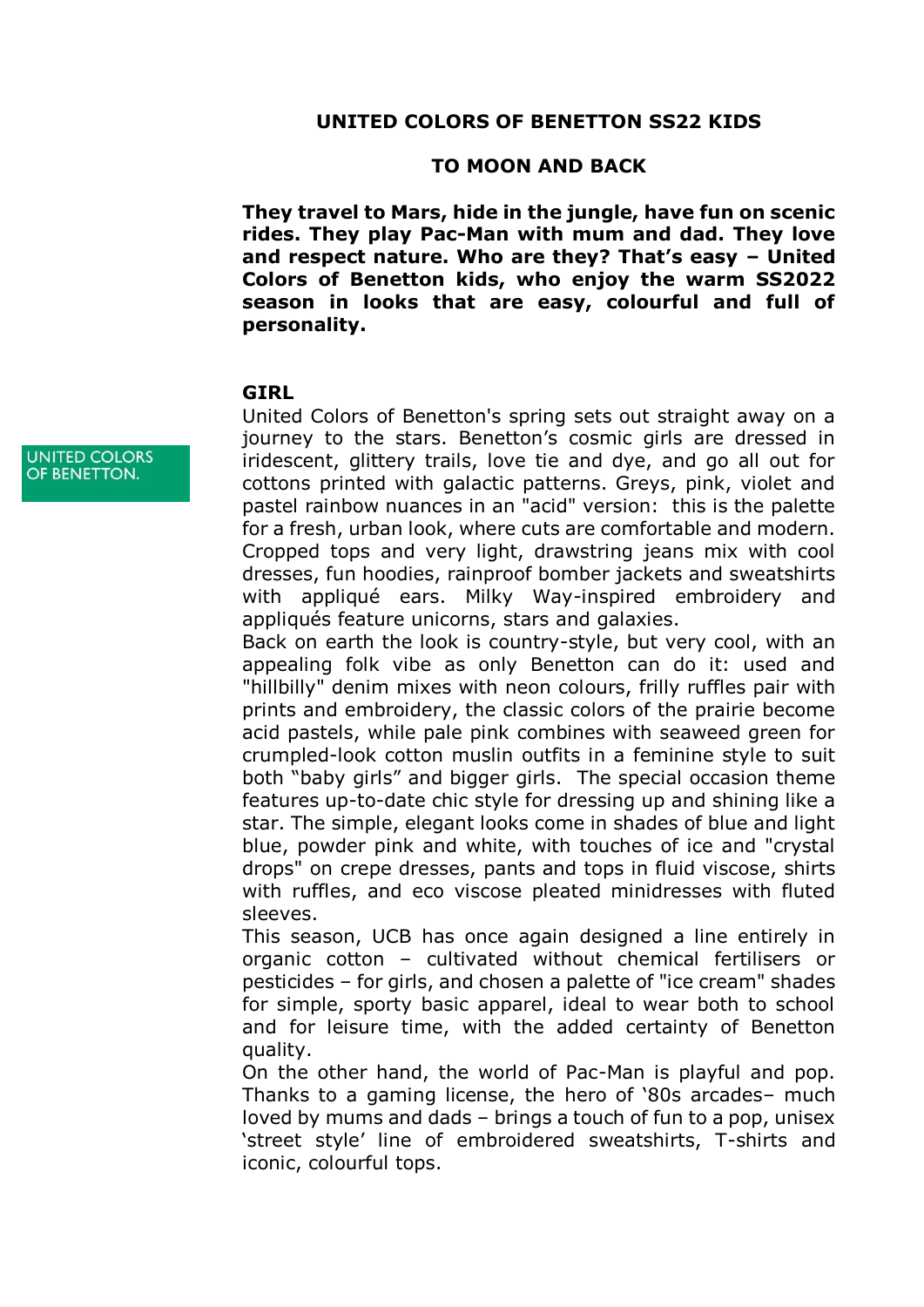When the summer days get warmer, here are some very fresh looks with a tropical vibe – jungles of ruffles, palm tree prints, short playsuits in light cottons and jersey, tank tops with bows, and broderie anglaise shorts and flared skirts. Minidresses with fluted collars and dresses in slub jersey are absolute must haves. Leaf greens, optical whites and coral reds combine with ultralight denim. "Grown-up" style for cropped tops, artfully faded denim and tie and dye-effect T-shirts – a sort of '80s revival for Benetton girls, who mix pastel check seersucker tops and miniskirts with jersey drawstring Bermuda shorts with rounded hems.

As well as cotton, UCB also celebrates linen, the other summery natural fibre *par excellence*, revisited in a romantic version, treated with natural dyes in powdery cream and sky blue, pink stripes and flowers. A refined look, where ruffles, gathers and bows create a sweet elegance on clean, graceful cuts. Must haves are linen blend jumpsuits and dreamy summer dresses with bare back and delightful, *bon ton* details.

## **BOY**

Walking on the moon, with a style inspired by space conquests: tops for UCB boys are blue and teal, but also orange, with slogans and body-hugging fits reminiscent of Star Trek uniforms, or they have a faded tie and dye effect for a hippy cyber space look. A number of sporty aliens have been spotted in the Benetton galaxy, with drawstring joggers, sweatshirts with robot and astronaut prints, silver water-proof (and meteorite-proof) jackets, and treated denim.

With "one giant leap", we go from space to the jungle: here among the foliage are sweaters and sweatshirts with waterbased and photographic prints, felt appliqués, bright colors, and cartoon-style animals. From classic polo shirts to cargo shorts with pockets in all-over prints, short-sleeved shirts and tropicalprint jersey T-shirts, each piece is paired with coordinating, gymnastic-style soft shorts.

There is a "grown up", easy street-style attitude, with looks inspired by the famous Coney Island Luna Park, for urban apparel but designed with kids in mind: "tough guy" tank tops and sleeveless sweaters, as well as T-shirts with vibrant waterbased prints. Colours are flashes of orange, sky blue, acid greens and tie & dye fading. Even denim has bleached undertones - for little (but good) warriors of the night.

The mini linen collection has a completely different mood: formal and cool, it features linen-blend button-down shirts, crew-neck striped T-shirts and linen blend blazers, as well as very smart Bermuda shorts and drawstring pants. Blue, light blue, cream and tobacco are the essential colours for this line